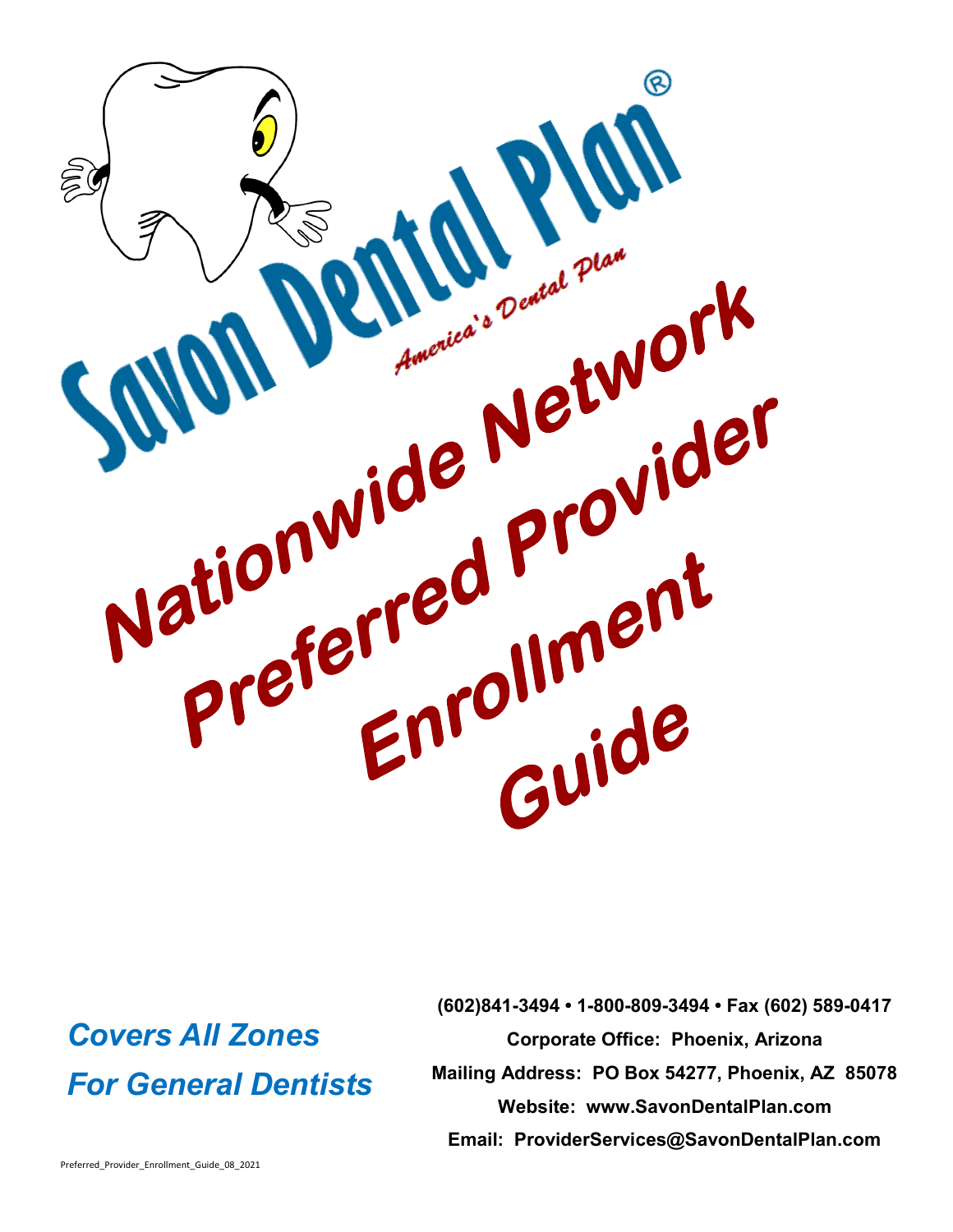# *There is a reason why this logo is recognized by the finest dental offices in the nation*



**1. We are the only plan in the entire nation that asks for virtually NOTHING FOR FREE**

**2. FEE FOR SERVICE DENTAL PLAN... means an immediate cash flow increase for your practice**

**3. NO CLAIM FORMS TO FILL OUT... no waiting for payment... Payment is received as services are rendered**

**4. NO FREE CLEANINGS, EXTRACTION'S OR FILLINGS... that's right...our fee schedule allows for charges for virtually all procedures... PLUS a bio-hazard disposal fee**

**5. A FEE SCHEDULE THAT IS FAIR... to the doctor and the member... AND ... is re-evaluated annually with preferred provider input**

# *What can Savon do for me that I can't do for myself?*

**First of all -- we ARE NOT trying to replace your fee for service practice**

**We know that the hours from 10:30 - 11:30 and 1:00 - 4:00 are considered undesirable times by most patients.**

**Although it is difficult to schedule production during these times, the payroll and operating expenses continue to accrue.**

**WE CAN help fill this void in time, giving you the continuity and the security of knowing that your office will not be suffering from the** *"AFTERNOON EMPTY CHAIR BLUES".*

**Because we are not an insurance company, your staff spends NO TIME filling out insurance forms, waiting on the phone; on hold, with insurance companies, or doing unnecessary busy work required by those companies so that they can find a way to delay payment or deny your claim altogether.** 

**Savon members know that payment is due when services are rendered; NOT net 30 days.**

# *THIS MEANS NEW AND IMMEDIATE CASH FLOW INTO YOUR PRACTICE!*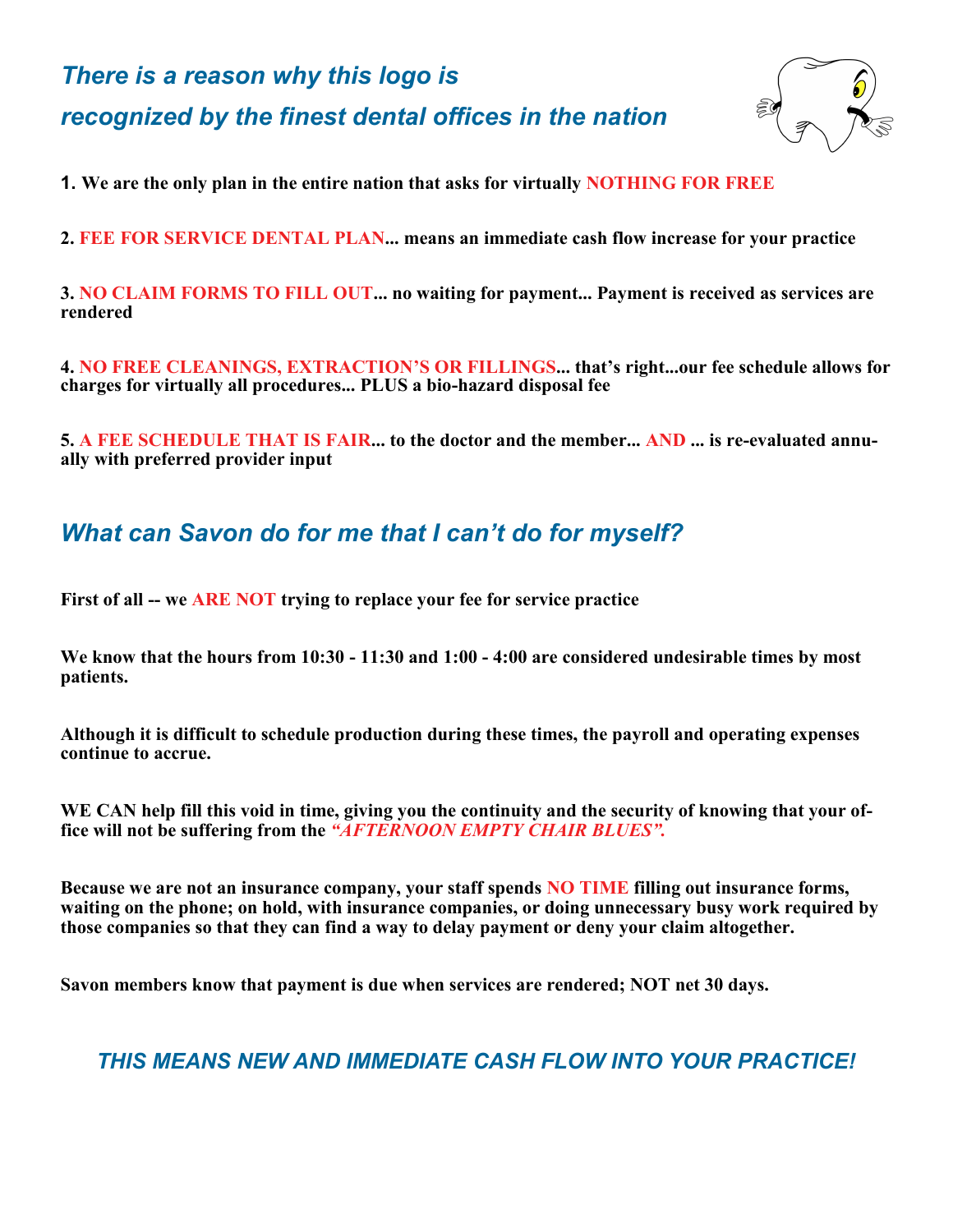# *Provider Participation Made Simple!*



#### *How to become a NETWORK PREFERRED PROVIDER*

**Agree to abide by the Savon Fee Schedule (Urban or Rural depending on your location) Complete and sign the Provider Agreement Complete the Center Profile Complete the Provider Profile, Mail all completed documents to Savon Dental Plan®**

*Once we receive the information we will provide you with the following:* **A Complete Savon Dental Plan® Operations Manual A Preferred Provider Window Sticker Monthly Rosters of your Savon patients Brochures so you can sign up the patients you might otherwise lose (upon request) The opportunity to input on the adjustment of our fee schedule**

# *Let's Get Started… Step 1*

*Determine which Schedule of Fees and Benefits will apply to you*

### *Urban Fee Schedule*

**The urban fee schedule in is effect in any Metropolitan area with a population greater than 100,000**

#### *Rural Fee Schedule*

**The Rural fee schedule is in effect in any area with a population of less that 100,000 and at least 50 miles away from an Urban area.**

# *Step 2*

### *Download the Schedule of Benefits*

**The full color Schedule of Benefits download can be found right below the link that you used to download this booklet. Please make sure you download a copy before enrolling in the plan.**

**Please make sure to use the Schedule of Benefits for your zone. Urban or Rural depending on your geographical location.**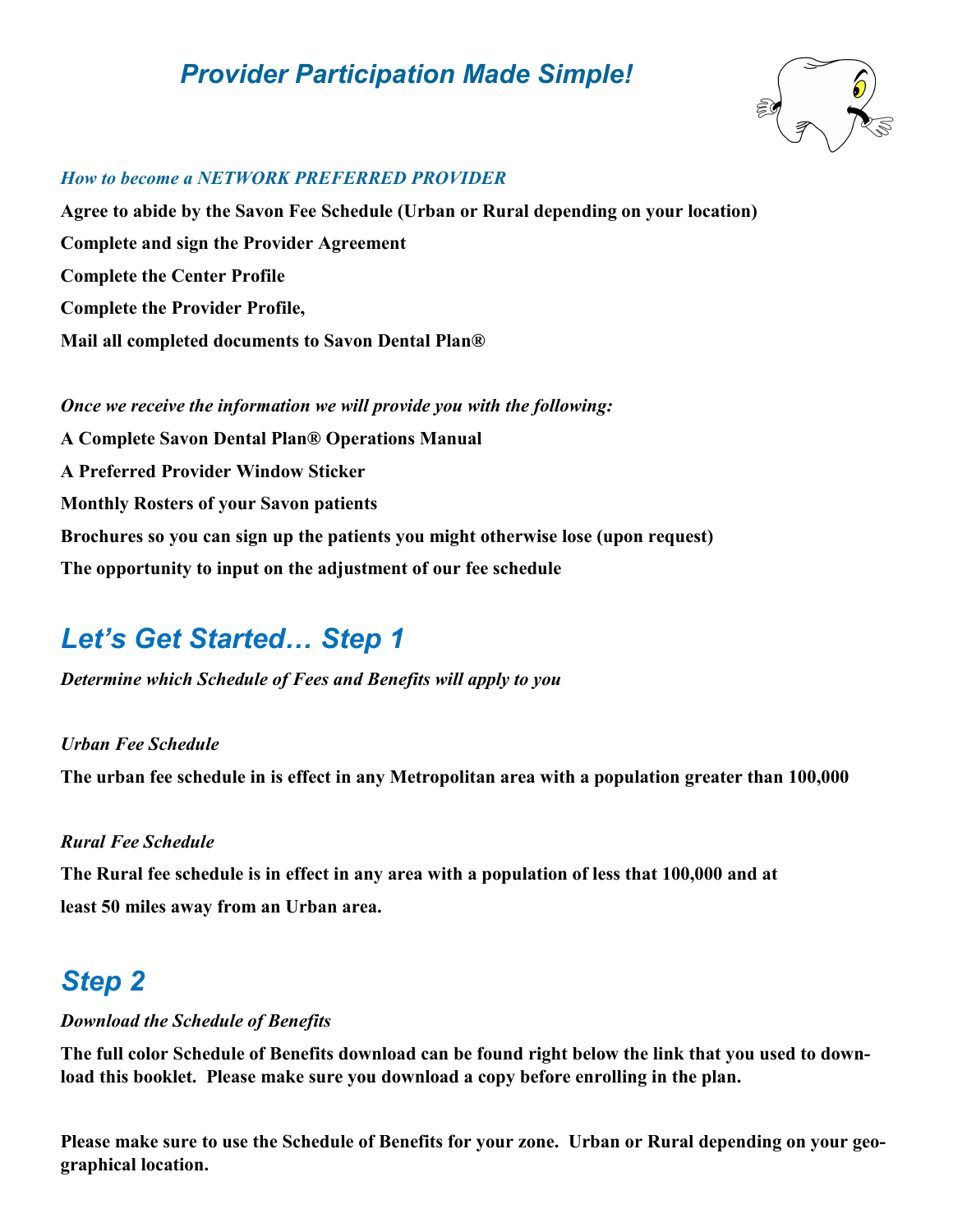# *Provider Participation Made Simple!*



# *Step 3*

*Credentialing Check List Please make sure that you are submitting all of the following items.*

## *For each dental center please submit:*

*[ ] COMPLETED, SIGNED and DATED PROVIDER AGREEMENT*

*[ ] The COMPLETED two (2) page CENTER PROFILE*

*Please Note: If you have more than one (1) dental center, the two (2) page Center Profile is required for each center. Copies of these pages are permissible*

*For each provider please submit: [ ] The COMPLETED one (1) page PROVIDER PROFILE*

*We only require numbers and expiration dates of the following items, we do not require copies of them.*

*[ ] PROFESSIONAL LIABILITY INSURANCE POLICY NUMBER AND EXPIRATION DATE*

*[ ] STATE DENTAL LICENSE NUMBER AND EXPIRATION DATE*

*[ ] DEA CERTIFICATE LICENSE NUMBER AND EXPIRATION DATE*

*Please Note: Please submit separate credentialing information for each provider at your facility. Copies of this page are permissible.*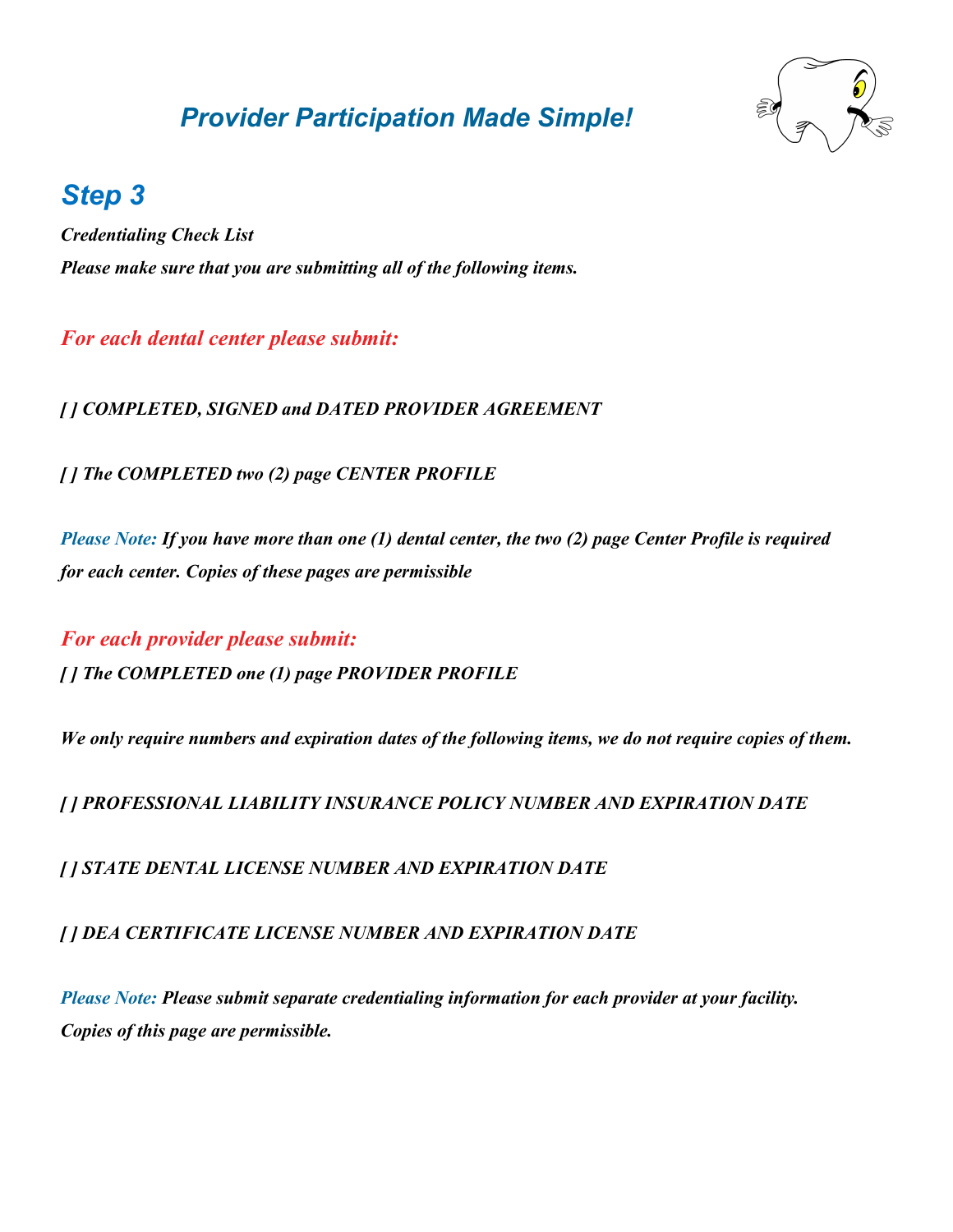

# *Network Preferred Provider Agreement*

This Provider Agreement made and entered into this day of 20 by and between

hereinafter referred to as "Provider" and Savon Dental Plan, a membership dental provider organiza-

tion, hereinafter referred to as "Plan".

Plan and Provider agree to the following:

Plan has a dental network to provide dental care to individuals, families, groups, businesses and eligible dependents of the aforementioned, (hereinafter referred to as "Members"). Provider agrees to provide care for the Members according to this agreement providing Member is able to provide proof of current membership in the plan.

**RENDITION OF CARE:** Provider agrees to render necessary dental services to each of the Members covered by Plan Agreement. Such rendition of services shall occur during his/her regular office hours, subject to prior appointments, provided, however, that Provider shall have the right within the framework of professional ethics to reject any patient seeking his/her professional services.

**ELIGIBILITY:** All determinations as to the eligibility of any person for benefits under a Plan Agreement, or the standing of any person with respect to membership in any group entitled to benefits under a Plan Agreement shall be determined by the Plan before the Provider renders any dental services. Provider shall make telephone contact with the Plan or verify eligibility via the internet, before delivering service to Members to confirm current membership and subscriber identification number.

**DISCLOSURES AND REIMBURSEMENTS:** This plan is NOT insurance. Savon Professional Services Inc., Savon Dental Plan is "discount medical plan organization," "DMPO" and is not an insurance company. We will not reimburse any member or doctor for any fees listed on the schedule of benefits, prescriptions or any fees that are not listed. No portion of any provider's fee will be reimbursed or otherwise paid by Savon.

**FEES DUE DIRECTLY FROM MEMBER:** Preferred Providers shall, to the best of Provider's ability, abide at all times by the Plan Schedule of Benefits for the zone that Provider is located in. Provider will reduce by 50% from Providers own usual and customary fee any fee not listed on the Plan Schedule of Benefits. Lab Fees are not subject to any discount except as noted on the Schedule of Benefits.

Flex Fee Providers shall abide at all times by the Flex-Fee® Schedule. Lab Fees are not subject to any discount. Flex Fee Provider is not required

Fees are not subject to any discount except as noted on the Schedule of Benefits.

**USE OF PROVIDER NAME:** Provider consents to the inclusion of his/her name and facility information in Plan's Provider Directories, both print and electronic.

**CHANGE IN SCHEDULE OF BENEFITS AND OTHER TERMS:** It is specifically understood that the benefits, terms, and conditions of the Agreement between the Plan and Provider may be changed from time to time. Provider will be notified of changes to fee schedules (30) days prior to such changes and will have thirty (30) days to respond to the survey and request changes. Failure to respond to the survey and request changes within the allowed time will be considered acceptance of changes.

If a modification is augmented Provider has ten (10) days to accept or decline such modification. Unless, within ten (10) days after receipt of such notification, Provider notifies Plan in writing that he/she declines to provide dental services to the Members in accordance with the changed Plan Agreement; Provider agrees to continue to perform dental services under the modified Plan Agreement and this Provider Agreement shall be deemed amended accordingly.

**STANDARD OF CARE:** Provider agrees that he/she shall perform his/her obligations under this Provider Agreement in accordance with high standards of competence, care and concern for the welfare and needs of the Members in accordance with the "principles of ethics" of the American Dental Association and the Dental Practice Act of the State in which Provider is licensed. It is understood that the inclusion of Provider on the panel of the Plan is not a recommendation of Provider by the Plan.

**NON – EXCLUSIVE:** This Provider Agreement is not exclusive in any respect. Plan is entitled to enter into similar agreements with other parties, or with other dentists. Provider is free to enter into similar agreements with other parties, or with other groups not represented by Plan.

**PROVIDER PATIENT RELATIONSHIP:** Provider shall maintain the dentist-patient relationship with Members and shall be solely responsible to the patient for dental advice and treatment. It is expressly agreed between the parties that the Provider is an independent contractor and quality control issues notwithstanding, the Plan shall not have any dominion or control over the Provider's practice, the dentist patient relationship, his/her personnel or facilities.

**MALPRACTICE:** Provider agrees to carry malpractice insurance in at least an adequate amount which is usual and customary in their state.

**ASSIGNABILITY OF AGREEMENT:** This Provider Agreement, being intended to secure the personal services of Provider and dentists associated with Provider, shall not be assigned or transferred without written consent of Plan.

**COMPENSATION TO DENTIST/PROVIDER:** Provider understands that there is no capitation involved in the Plan's dental program. Provider further agrees and understands that the total Member's financial obligation shall not exceed the fees listed on the Schedule of Fees and Benefits attached in this packet and made part of this Agreement.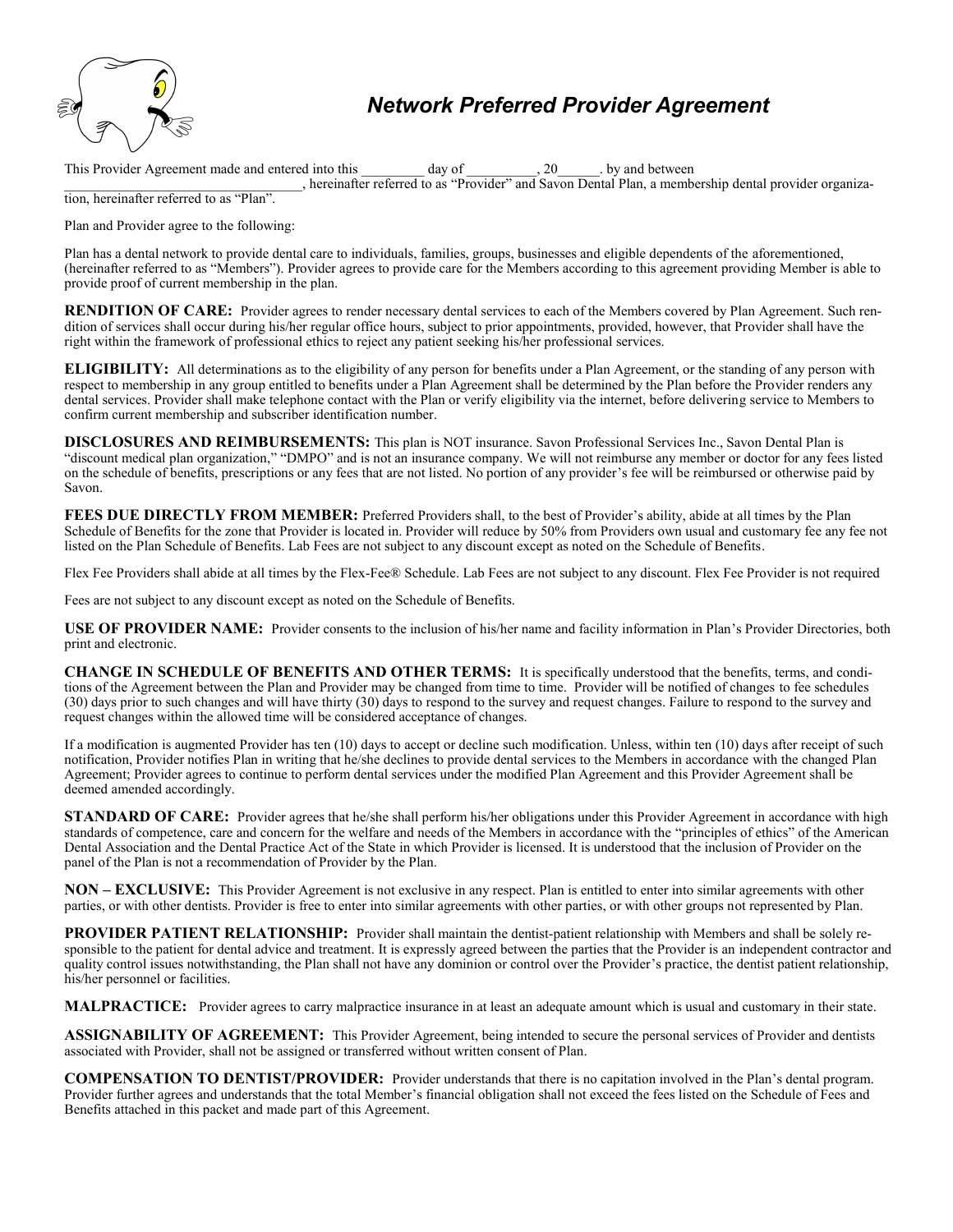# *Network Preferred Provider Agreement Page II*

**DURATION OF AGREEMENT:** Provider participation in this Provider Agreement shall be an on-going continual agreement with Plan that may be terminated by either party with a Thirty (30) day written notice mailed by registered or prepaid certified mail to the last known address of the other party. Provider agrees that upon termination of this agreement, he/she will continue to accept patients of record and their families for a period of one (1) year and/or complete any on-going treatments at Plan fees. Such termination shall have no effect upon the rights and obligations of the parties arising out of any transaction occurring prior to the effective date of such termination and any continuing obligations after the termination as set forth herein. Suspension or termination of Provider's Dental license, or failure to adhere to Plan's utilization and quality control process may result in immediate termination for cause of this Provider Agreement at any time.

If this Provider Agreement is terminated, Provider will complete all treatment in progress and forward copies of the covered person's records and duplicate x-rays and study models to a new Provider, designated by Member or Plan, within thirty (30) days after the completion of the treatment in progress.

**NOTICE TO MEMBERS OF TERMINATION OF AGREEMENT:** In the event that this Provider Agreement is terminated by either party, in accordance with the procedures set forth herein, Plan will, to the best of its ability, notify all Members assigned to Provider that the Agreement between Plan and Provider has been terminated and will, to the best of its ability, transfer all Members to a new Provider.

Provider agrees that at the time the patient seeks an appointment, he/she will notify Member prior to providing any dental service that the Agreement is no longer in effect. In the event such notice is not given to the patient, Provider agrees to accept payment for his/her services at a rate no more than set forth in the aforementioned schedule of benefits.

#### **RULES OF ADJUDICATION:**

Plan and Provider agree that if any part of this agreement is found to be in violation of any law of any State within the United States of America, only the section(s) that violate the law shall be voided. The rest of this agreement shall remain intact and enforceable at all times.

Plan and Provider agree that if any action by either party caused or may cause harm to the other party that forces the injured party to initiate litigation, such litigation shall be filed and adjudicated within the State of Arizona, Maricopa County. Plan and Provider agree that the aforementioned State and County shall at all times be the proper venue for any legal actions.

| IF SIGNING AS AN INDIVIDUAL PRACTITIONER                                                                                                                                 | IF SIGNING ON BEHALF OF A GROUP/CORPORATION                                                                  |  |  |  |  |  |  |  |  |  |
|--------------------------------------------------------------------------------------------------------------------------------------------------------------------------|--------------------------------------------------------------------------------------------------------------|--|--|--|--|--|--|--|--|--|
| (Dentist's/Provider's Signature) Authorized Signature)                                                                                                                   | By                                                                                                           |  |  |  |  |  |  |  |  |  |
| <u> 2000 - Jan James James James James James James James James James James James James James James James James J</u><br>(Dentist's/Provider's Name - Please Print)       | (Name/Title of Above – Please Print)                                                                         |  |  |  |  |  |  |  |  |  |
|                                                                                                                                                                          |                                                                                                              |  |  |  |  |  |  |  |  |  |
| (Name of Individual Practice - Please Print)                                                                                                                             | <u> 1989 - Johann Barbara, markazar markadar (h. 1989).</u><br>(Name of Group or Corporation - Please Print) |  |  |  |  |  |  |  |  |  |
| <b>Email Address</b>                                                                                                                                                     | <b>Email Address</b>                                                                                         |  |  |  |  |  |  |  |  |  |
|                                                                                                                                                                          | <u> 1989 - Johann Stoff, amerikansk politiker (d. 1989)</u><br>PLEASE DO NOT WRITE BELOW THIS LINE           |  |  |  |  |  |  |  |  |  |
|                                                                                                                                                                          | Date Received: / /20 Credential Check Cleared [] Yes [] No Approved [] Denied [] Date: / /20 __              |  |  |  |  |  |  |  |  |  |
| <u> 2000 - 2000 - 2000 - 2000 - 2000 - 2000 - 2000 - 2000 - 2000 - 2000 - 2000 - 2000 - 2000 - 2000 - 2000 - 200</u><br>Corilee M. Parker Director of Provider Relations |                                                                                                              |  |  |  |  |  |  |  |  |  |

Savon Dental Plan **.** P.O. Box 54277 **.** Phoenix, AZ 85078 **.** (602) 841-3494**.** (800) 809-3494 **.** Fax (602) 589-0417 **.** www.SavonDentalPlan.com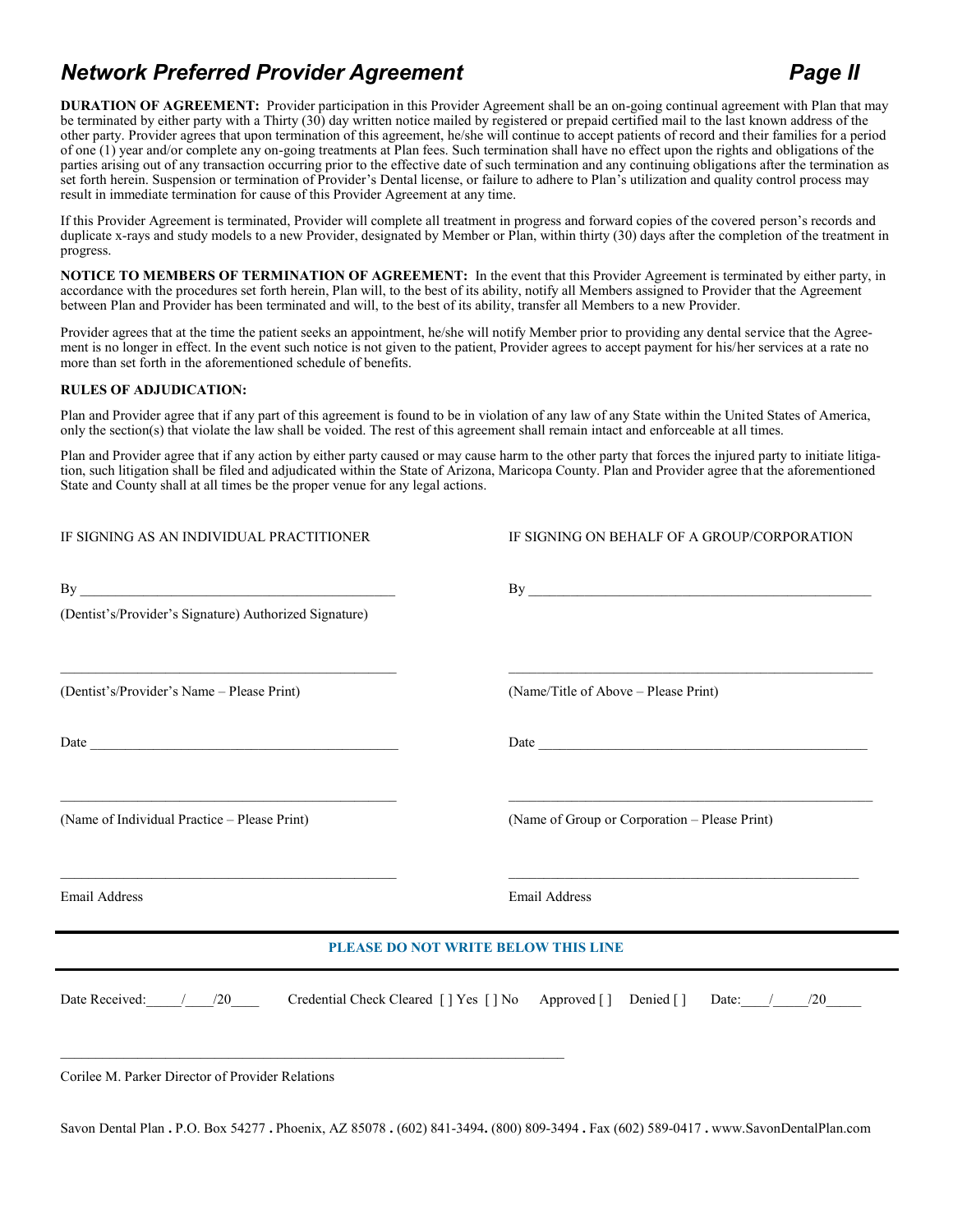# *Center Profile*



#### *Please Tell Us About Your Office*

|                                                         | What is the name of your practice?                                                                                    |  |                        |                                                                                                                                |  |  |  |  |  |  |
|---------------------------------------------------------|-----------------------------------------------------------------------------------------------------------------------|--|------------------------|--------------------------------------------------------------------------------------------------------------------------------|--|--|--|--|--|--|
|                                                         | What is the physical address of the Office?                                                                           |  |                        |                                                                                                                                |  |  |  |  |  |  |
|                                                         |                                                                                                                       |  |                        |                                                                                                                                |  |  |  |  |  |  |
|                                                         | City: State: Zip Code:                                                                                                |  |                        |                                                                                                                                |  |  |  |  |  |  |
|                                                         | What is the office phone number? $($ ) - -                                                                            |  |                        | $\text{Fax Number?}(\_\_\_\_\_\_\_\_$                                                                                          |  |  |  |  |  |  |
|                                                         |                                                                                                                       |  |                        | What is the name of your office manager or appointment coordinator?                                                            |  |  |  |  |  |  |
|                                                         |                                                                                                                       |  |                        |                                                                                                                                |  |  |  |  |  |  |
|                                                         |                                                                                                                       |  |                        | Do you have a Web Site? [] Yes [] No If yes please give us your web address: www.                                              |  |  |  |  |  |  |
|                                                         | If you have a web site would you like a link from our dentist list to your web site? [ ] Yes [ ] No                   |  |                        |                                                                                                                                |  |  |  |  |  |  |
|                                                         | Is your office in a Metropolitan Area (over 100,000 people) [] Yes [] No (If no) miles from a Metro Area? _____ miles |  |                        |                                                                                                                                |  |  |  |  |  |  |
| Are languages other than English spoken in your office? |                                                                                                                       |  |                        |                                                                                                                                |  |  |  |  |  |  |
|                                                         | Is the mailing address the same as the physical address?                                                              |  |                        | [] Yes [] No (If no, please give us the mailing address below).                                                                |  |  |  |  |  |  |
|                                                         |                                                                                                                       |  |                        |                                                                                                                                |  |  |  |  |  |  |
|                                                         | <b>Please Tell Us About Your Operatories and Patient Capacity</b>                                                     |  |                        |                                                                                                                                |  |  |  |  |  |  |
|                                                         |                                                                                                                       |  |                        |                                                                                                                                |  |  |  |  |  |  |
|                                                         | Do you have a hygiene department? [] Yes [] No (if yes) How many hygienists do you have?                              |  |                        |                                                                                                                                |  |  |  |  |  |  |
|                                                         |                                                                                                                       |  |                        | How many additional patients is your office willing to accommodate on a monthly basis? 10-20 21-50 51-70 71-90 91-100 over 100 |  |  |  |  |  |  |
|                                                         |                                                                                                                       |  |                        | (please circle the one that applies)                                                                                           |  |  |  |  |  |  |
|                                                         | Please Tell Us About Options and Special Equipment that you have                                                      |  |                        |                                                                                                                                |  |  |  |  |  |  |
| (please check all that apply to your office)            |                                                                                                                       |  |                        |                                                                                                                                |  |  |  |  |  |  |
| [] Nitrous Oxide                                        | [] Ultra Sonic Cleaning                                                                                               |  | [] Laser               | [] Electro Surge                                                                                                               |  |  |  |  |  |  |
| [] IV Sedation                                          | [] Oral Sedation                                                                                                      |  | [ ] Prophy Jet         | [] Denta Cam                                                                                                                   |  |  |  |  |  |  |
| [] K.C.P. 2000                                          | [] Brite Smile/Zoom (etc)                                                                                             |  | [] High Speed Endo     | [] Digital X-Ray                                                                                                               |  |  |  |  |  |  |
| [] Cavitron                                             | [] Children Sedation                                                                                                  |  | [] On site denture Lab | [] On site Crown & Bridge Lab                                                                                                  |  |  |  |  |  |  |
| [] Panoramic x-ray                                      | [] Diode Laser                                                                                                        |  | [] CAD/CAM (cerec)     | [] 3D Imaging                                                                                                                  |  |  |  |  |  |  |
|                                                         |                                                                                                                       |  |                        |                                                                                                                                |  |  |  |  |  |  |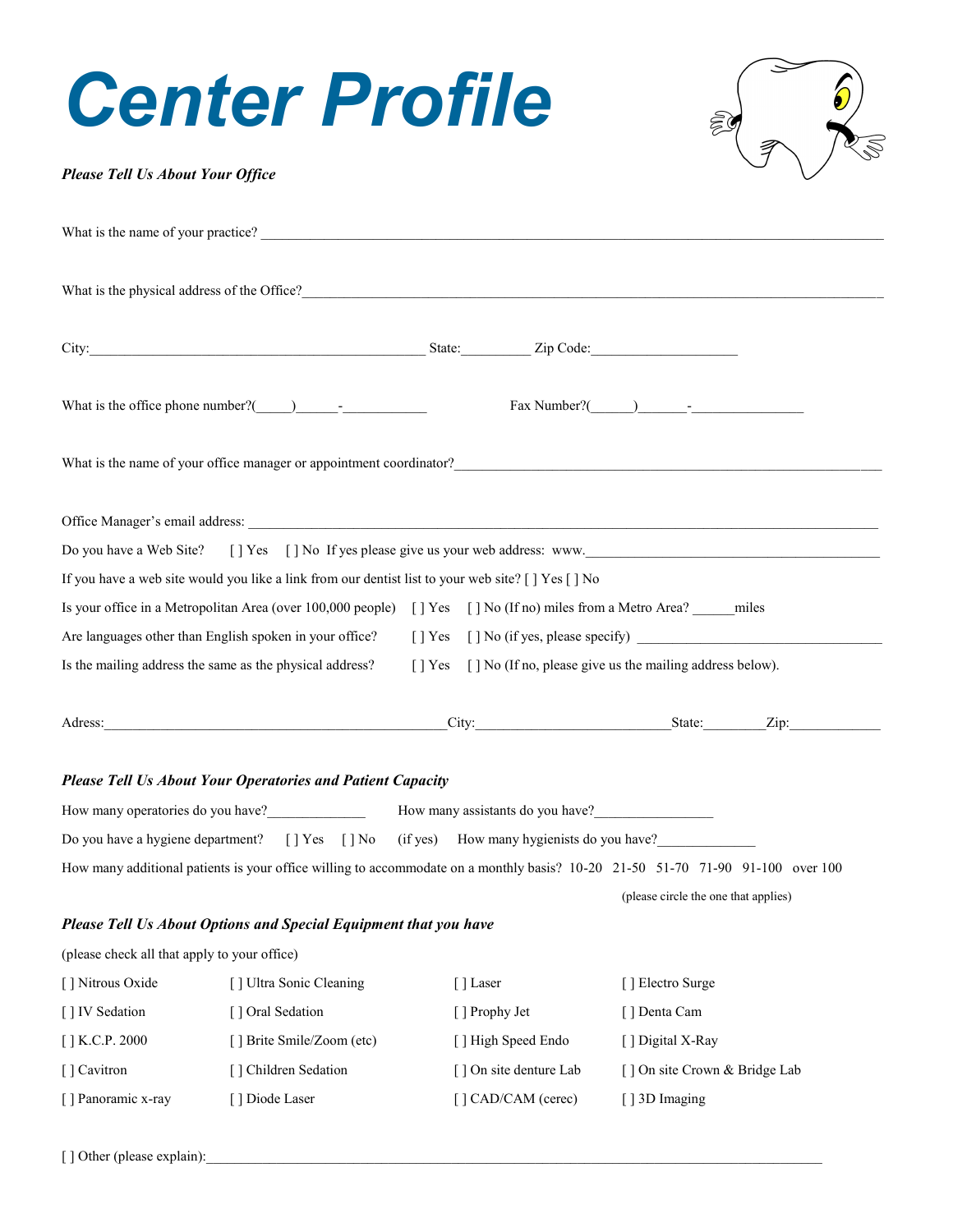# *Center Profile*



*Page II*

| Please Tell Us What Days and Hours You are Open                                                                                                |                                                                                                    |                                          |                 |                                                                                                                              |                                                                                                                                                                                                                                      |              |  |  |  |  |  |  |
|------------------------------------------------------------------------------------------------------------------------------------------------|----------------------------------------------------------------------------------------------------|------------------------------------------|-----------------|------------------------------------------------------------------------------------------------------------------------------|--------------------------------------------------------------------------------------------------------------------------------------------------------------------------------------------------------------------------------------|--------------|--|--|--|--|--|--|
| Days Open: [] Sunday [] Monday                                                                                                                 |                                                                                                    | [] Tuesday                               | [] Wednesday    | [ ] Thursday                                                                                                                 | [ ] Friday                                                                                                                                                                                                                           | [ ] Saturday |  |  |  |  |  |  |
|                                                                                                                                                |                                                                                                    |                                          |                 | <u> Alexandria de Carlos de Carlos de Carlos de Carlos de Carlos de Carlos de Carlos de Carlos de Carlos de Carlos de Ca</u> | <u>and the company of the company of the company of the company of the company of the company of the company of the company of the company of the company of the company of the company of the company of the company of the com</u> |              |  |  |  |  |  |  |
| <b>Please Tell Us About Your Payment Policy</b>                                                                                                |                                                                                                    |                                          |                 |                                                                                                                              |                                                                                                                                                                                                                                      |              |  |  |  |  |  |  |
| Please check the credit cards that you accept:                                                                                                 |                                                                                                    | [] Mastercard                            | $\lceil$   Visa | [] American Express                                                                                                          | [] Discover                                                                                                                                                                                                                          |              |  |  |  |  |  |  |
|                                                                                                                                                |                                                                                                    |                                          |                 |                                                                                                                              |                                                                                                                                                                                                                                      |              |  |  |  |  |  |  |
| Please check any of the following other forms of payments that you make available to patients                                                  |                                                                                                    |                                          |                 |                                                                                                                              |                                                                                                                                                                                                                                      |              |  |  |  |  |  |  |
| [] Personal Checks                                                                                                                             | [ ] Care Credit<br>[] "In house" financing<br>[] Payment plans available through a finance company |                                          |                 |                                                                                                                              |                                                                                                                                                                                                                                      |              |  |  |  |  |  |  |
|                                                                                                                                                |                                                                                                    |                                          |                 |                                                                                                                              |                                                                                                                                                                                                                                      |              |  |  |  |  |  |  |
| <b>Equipment Sterilization and Infection Control</b>                                                                                           |                                                                                                    |                                          |                 |                                                                                                                              |                                                                                                                                                                                                                                      |              |  |  |  |  |  |  |
| Do you sterilize your instruments in office? [ ] Yes [ ] No (if yes) Type: [ ] Autoclave [ ] Chemclave [ ] Statem [ ] Steam [ ] Cold [ ] Other |                                                                                                    |                                          |                 |                                                                                                                              |                                                                                                                                                                                                                                      |              |  |  |  |  |  |  |
| Do you sterilize your handpieces in office? [ ] Yes [ ] No (if yes) Type: [ ] Autoclave [ ] Chemclave [ ] Statem [ ] Steam [ ] Cold [ ] Other  |                                                                                                    |                                          |                 |                                                                                                                              |                                                                                                                                                                                                                                      |              |  |  |  |  |  |  |
| Do you spore test your sterilization unit? [ ] Yes [ ] No (If yes) how often? [ ] Daily [ ] Weekly [ ] Monthly [ ] Other                       |                                                                                                    |                                          |                 |                                                                                                                              |                                                                                                                                                                                                                                      |              |  |  |  |  |  |  |
| If other or no is checked for any of these questions please explain:                                                                           |                                                                                                    |                                          |                 |                                                                                                                              |                                                                                                                                                                                                                                      |              |  |  |  |  |  |  |
| Personal Sterilization and Infection Control that is Used in this Office                                                                       |                                                                                                    |                                          |                 |                                                                                                                              |                                                                                                                                                                                                                                      |              |  |  |  |  |  |  |
| In the Operatory, Do you wear:                                                                                                                 |                                                                                                    | Mask [ ] Yes [ ] No                      |                 | Gloves [] Yes [] No                                                                                                          |                                                                                                                                                                                                                                      |              |  |  |  |  |  |  |
|                                                                                                                                                |                                                                                                    | Eye Protection [] Yes [] No [] As Needed |                 | Protective Clothing [ ] Yes [ ] No [ ] As Needed                                                                             |                                                                                                                                                                                                                                      |              |  |  |  |  |  |  |
| <b>Emergency Control Procedures</b>                                                                                                            |                                                                                                    |                                          |                 |                                                                                                                              |                                                                                                                                                                                                                                      |              |  |  |  |  |  |  |

### Is your office equipped with Oxygen [ ] Yes [ ] No Is your office equipped with a Blood Pressure Device [ ] Yes [ ] No Is your office equipped with a Defibrillator [ ] Yes [ ] No Does your office have at Least 1 C.P.R. Certified Person [ ] Yes [ ] No

#### *Compliance Procedures*

|                                                                                                                        | Does your office Meet O.S.H.A. Standards [   Yes [   No Does your office Have a Written Infection Control Policy [   Yes [   No   |  |
|------------------------------------------------------------------------------------------------------------------------|-----------------------------------------------------------------------------------------------------------------------------------|--|
|                                                                                                                        | Does your office Have a Written Hazard Control Policy [] Yes [] No Does your office have a written H.I.P.P.A. policy [] Yes [] No |  |
| Is your office able to accommodate patients with Disabilities (Special question for our disabled members) [] Yes [] No |                                                                                                                                   |  |